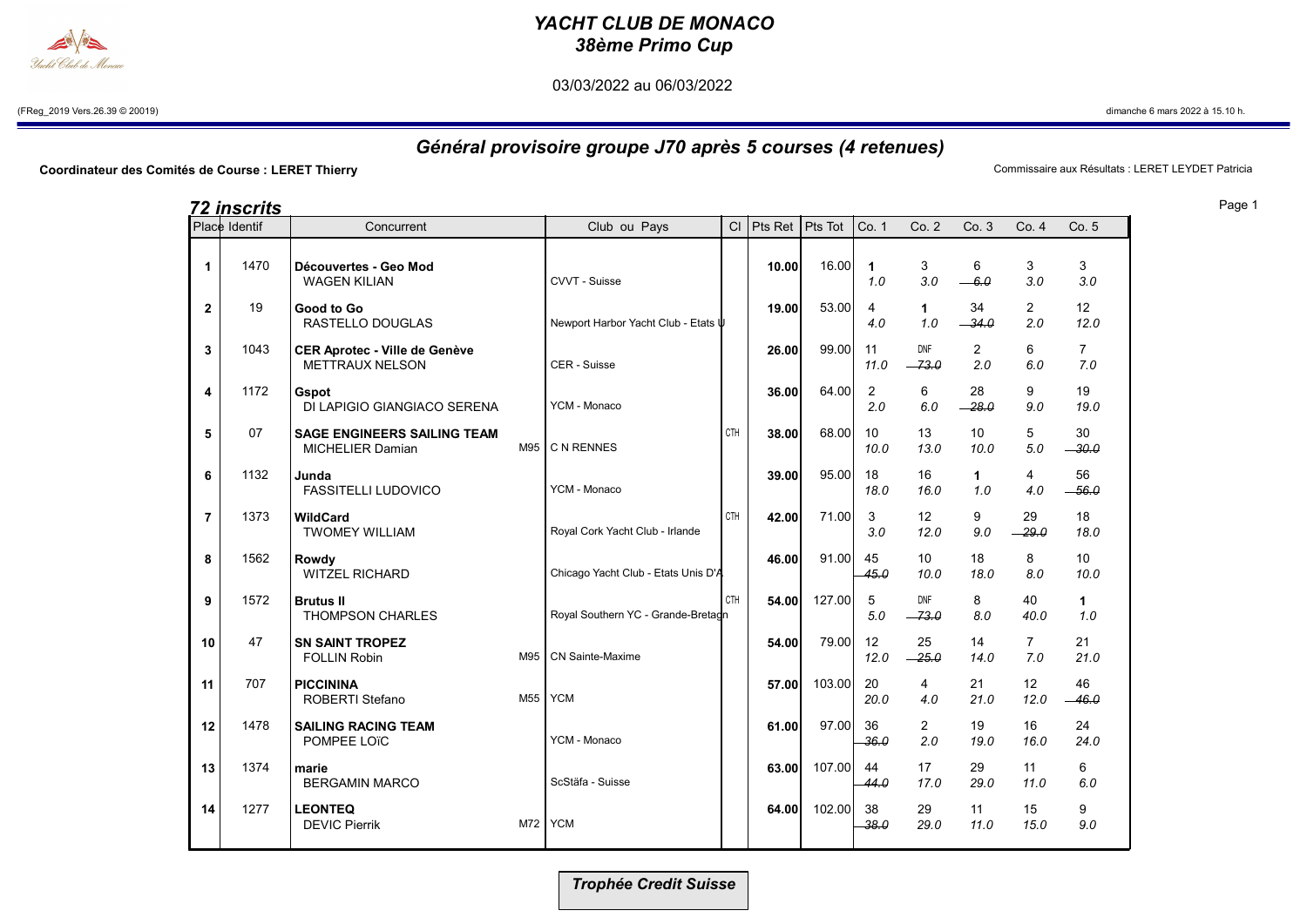38ème Primo Cup Page 2 and 2014 and 2014 and 2014 and 2014 and 2014 and 2014 and 2014 and 2014 and 2014 and 20

| Place Identif |      | Concurrent                                             | Club ou Pays                          | CI         | Pts Ret | Pts Tot | Co. 1                 | Co.2                  | Co. 3                 | Co. 4                   | Co. 5          |
|---------------|------|--------------------------------------------------------|---------------------------------------|------------|---------|---------|-----------------------|-----------------------|-----------------------|-------------------------|----------------|
| 15            | 1308 | Jerry<br><b>STUDER THOMAS</b>                          | Cercle de la Voile de Neuchâtel - Sui | <b>CTH</b> | 69.00   | 142.00  | 15<br>15.0            | <b>DNF</b><br>$-73.0$ | 31<br>31.0            | 19<br>19.0              | 4<br>4.0       |
| 16            | 1204 | <b>VIVA</b><br>ALESSANDRO MOLLA                        | AVAV - Italie                         |            | 70.00   | 101.00  | 23<br>23.0            | 31<br>$-31.0$         | 23<br>23.0            | $\mathbf{1}$<br>1.0     | 23<br>23.0     |
| 17            | 732  | <b>Vela Mente</b><br><b>HOLLWEG KAI-UWE</b>            | OSV - FRANCE                          |            | 71.00   | 102.00  | 31<br>31.0            | 28<br>28.0            | 5<br>5.0              | 22<br>22.0              | 16<br>16.0     |
| 18            | 14   | YOUG TEAM 1<br><b>CHAMBET Louis</b><br>M98             | C N V AIX LES BAINS                   |            | 73.00   | 117.00  | 25<br>25.0            | 8<br>8.0              | 44<br>$-44.0$         | 25<br>25.0              | 15<br>15.0     |
| 19            | 104  | <b>CER - Ville de Genève</b><br><b>LAMOUREUX ERWAN</b> | CER - Suisse                          |            | 74.00   | 107.00  | 21<br>21.0            | 26<br>26.0            | 13<br>13.0            | 33<br>-33.0             | 14<br>14.0     |
| 20            | 674  | <b>Ciclone</b><br><b>INGHILESI YANN</b>                | Circolo Nautico Livorno - Italie      |            | 79.00   | 132.00  | 9<br>9.0              | $\overline{7}$<br>7.0 | 25<br>25.0            | 38<br>38.0              | 53<br>$-53.0$  |
| 21            | 1045 | Quarter2Eleven<br><b>ZELTNER NICK</b>                  | RCO - Suisse                          | CTH        | 79.00   | 152.00  | 16<br>16.0            | DNF<br>$-73.0$        | 16<br>16.0            | 21<br>21.0              | 26<br>26.0     |
| 22            | 1174 | <b>To Nessa</b><br><b>CUNHA RENATO</b>                 | ICRJ - Bresil                         |            | 80.00   | 124.00  | 26<br>26.0            | 5<br>5.0              | 17<br>17.0            | 44<br>$-44.0$           | 32<br>32.0     |
| 23            | 1637 | Jurmo<br><b>SEGER STEFAN</b>                           | Regatta Club Oberhofen - Suisse       |            | 81.00   | 154.00  | 8<br>8.0              | 14<br>14.0            | <b>BFD</b><br>$-73.0$ | 24<br>24.0              | 35<br>35.0     |
| 24            | 910  | bulla<br>DONATI LORENZ                                 | yacht club italiano - FRANCE          | CTH        | 84.00   | 157.00  | 28<br>28.0            | DNF<br>$-73.0$        | 15<br>15.0            | 10 <sup>°</sup><br>10.0 | 31<br>31.0     |
| 25            | 1412 | <b>LIGUE SUD YOUTH</b><br><b>GARRETA lan</b><br>M01    | <b>S R ANTIBES</b>                    |            | 94.00   | 133.00  | 39<br>39.0            | 32<br>32.0            | $\overline{7}$<br>7.0 | 17<br>17.0              | 38<br>38.0     |
| 26            | 853  | <b>LOCURA</b><br><b>ROMEO GABRIELE</b>                 | CENTRO VELICO 3V - Italie             |            | 94.00   | 167.00  | $\overline{7}$<br>7.0 | 23<br>23.0            | 27<br>27.0            | UFD<br>$-73.0$          | 37<br>37.0     |
| 27            | 1135 | Pinta<br><b>ILLBRUCK MICHAEL</b>                       | YCCS - Etats Unis D'Amerique          |            | 95.00   | 131.00  | 22<br>22.0            | 11<br>11.0            | 33<br>33.0            | 36<br>$-36.0$           | 29<br>29.0     |
| 28            | 436  | <b>Pandion Racing</b><br>SINDEMAN JON                  | KSSS - Suede                          |            | 95.00   | 168.00  | 41<br>41.0            | 20<br>20.0            | 20<br>20.0            | 14<br>14.0              | UFD<br>$-73.0$ |
| 29            | 1088 | Intermezzo<br>KJELLBERG JONAS                          | KSSS - Suede                          |            | 97.00   | 170.00  | 14<br>14.0            | 9<br>9.0              | <b>BFD</b><br>$-73.0$ | 34<br>34.0              | 40<br>40.0     |
| 30            | 786  | Team Pro4U<br><b>FORSGREN PATRICK</b>                  | KSSS - Suede                          |            | 98.00   | 149.00  | 46<br>46.0            | 15<br>15.0            | 51<br>$-51.0$         | 20<br>20.0              | 17<br>17.0     |
| 31            | 1619 | <b>Moonlight II</b><br>PETERSON GRAEME                 | YCM - Monaco                          |            | 102.00  | 143.00  | 35<br>35.0            | 30<br>30.0            | 41<br>$-41.0$         | 32<br>32.0              | 5<br>5.0       |
| 32            | 449  | Joker<br><b>SCHRIMPEV FELIX</b>                        | Konstanzer Yacht Club - Allemagne     |            | 103.00  | 158.00  | 24<br>24.0            | 22<br>22.0            | 32<br>32.0            | 55<br>$-55.0$           | 25<br>25.0     |
| 33            | 1122 | <b>LET IT BE</b><br>CALVO BORONOAT JUAN                | REAL CLUB NÁUTICO DE DENIA            | CTH        | 105.00  | 178.00  | 30<br>30.0            | 27<br>27.0            | 37<br>37.0            | UFD<br>$-73.0$          | 11<br>11.0     |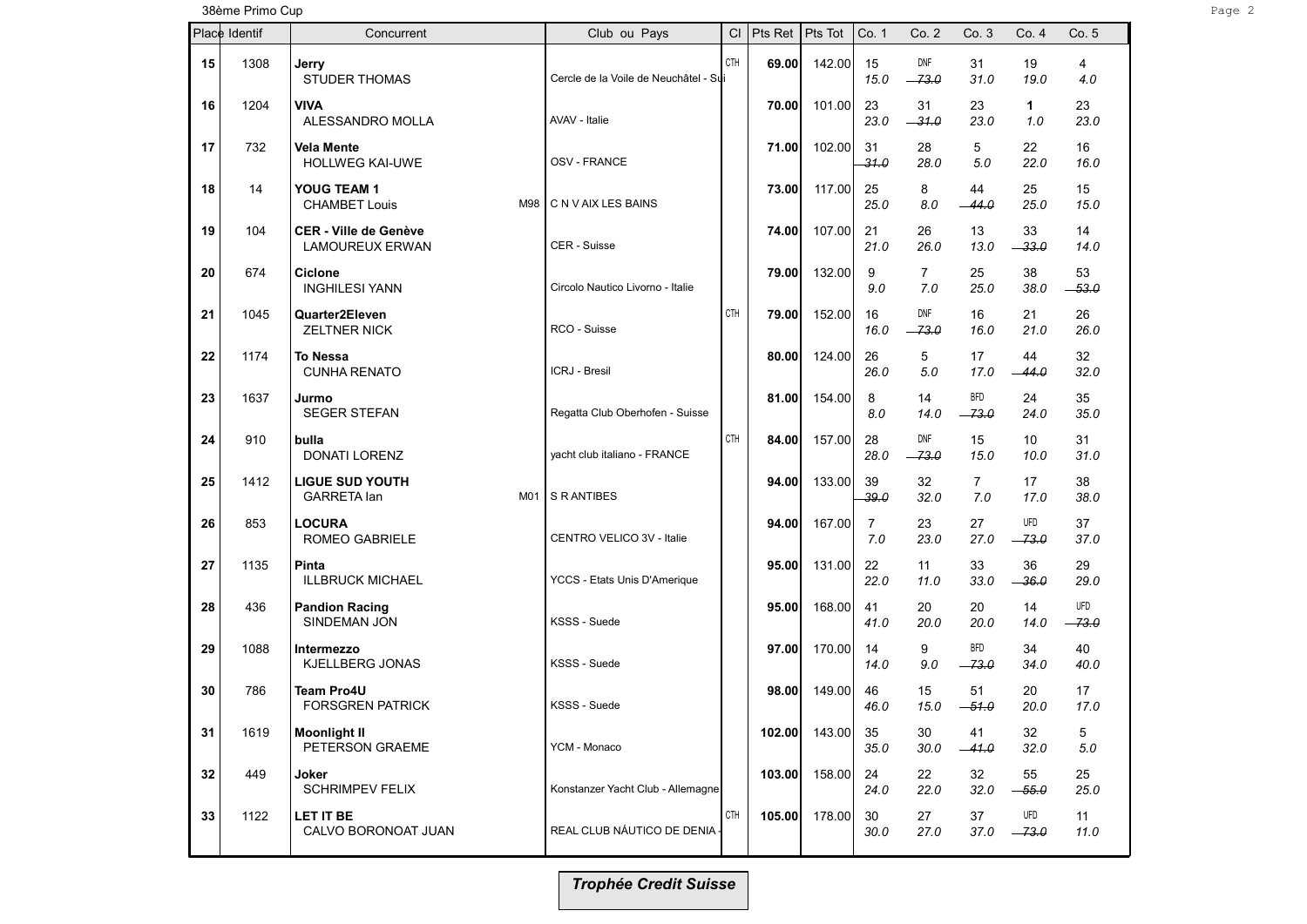38ème Primo Cup Page 3 and the Second Library of the Second Library of the Second Library of the Second Library of the Second Library of the Second Library of the Second Library of the Second Library of the Second Library

| Place Identif |      | Concurrent                                       | Club ou Pays                          | СI         | Pts Ret | Pts Tot | Co. 1      | Co. 2                 | Co.3                  | Co. 4          | Co.5                  |
|---------------|------|--------------------------------------------------|---------------------------------------|------------|---------|---------|------------|-----------------------|-----------------------|----------------|-----------------------|
| 34            | 731  | Tinnj70<br><b>GABASIO CESARE</b>                 | YCM - Italie                          | <b>CTH</b> | 105.00  | 178.00  | 50<br>50.0 | <b>DNF</b><br>$-73.0$ | 12<br>12.0            | 23<br>23.0     | 20<br>20.0            |
| 35            | 715  | Mothership<br><b>HAFNER YANNICK</b>              | Württembergischer Yacht Club - Alle   |            | 109.00  | 182.00  | 33<br>33.0 | 21<br>21.0            | 3<br>3.0              | UFD<br>$-73.0$ | 52<br>52.0            |
| 36            | 1120 | Rhubarbe<br>KAUSCHE LORENZ                       | Bordée de Tribord - La Neuveville - S | CTH        | 111.00  | 184.00  | 19<br>19.0 | <b>DNF</b><br>$-73.0$ | 40<br>40.0            | 39<br>39.0     | 13<br>13.0            |
| 37            | 673  | Alandia<br><b>RONNBERG MARKUS</b>                | ÅSS - Finlande                        |            | 120.00  | 193.00  | 17<br>17.0 | <b>DNF</b><br>$-73.0$ | 48<br>48.0            | 28<br>28.0     | 27<br>27.0            |
| 38            | 557  | Jeniale ! Eurosystem<br><b>RAMA MASSIMO</b>      | LNI Sestralov - Italie                | CTH        | 128.00  | 201.00  | 58<br>58.0 | <b>DNF</b><br>$-73.0$ | 38<br>38.0            | 30<br>30.0     | $\overline{2}$<br>2.0 |
| 39            | 1292 | TEAM 42<br>MUSTIER Jean pierre<br>M61            | UYC                                   |            | 128.00  | 187.00  | 59<br>59.0 | 34<br>34.0            | 4<br>4.0              | 51<br>51.0     | 39<br>39.0            |
| 40            | 468  | Grün<br><b>AHLGRIMM JENS</b>                     | Berliner Yacht-Club - Allemagne       | CTH        | 128.00  | 201.00  | 48<br>48.0 | <b>DNF</b><br>$-73.0$ | 46<br>46.0            | 26<br>26.0     | 8<br>8.0              |
| 41            | 1498 | Elvis<br><b>ENGELBERT FILIP</b>                  | KSSS Royal Swedish Yacht Club - \$u   |            | 130.00  | 203.00  | 60<br>60.0 | 18<br>18.0            | 39<br>39.0            | 13<br>13.0     | <b>DNC</b><br>$-73.0$ |
| 42            | 1485 | Furia<br><b>HARTMANN ROBERT</b>                  | Yacht Club Bielersee - Suisse         | CTH        | 143.00  | 216.00  | 42<br>42.0 | <b>DNF</b><br>$-73.0$ | 52<br>52.0            | 27<br>27.0     | 22<br>22.0            |
| 43            | 936  | Jello<br><b>JAMIN MAARTEN</b>                    | WV Amsterdam - Hollande               | CTH        | 144.00  | 217.00  | 27<br>27.0 | DNF<br>$-73.0$        | 26<br>26.0            | 18<br>18.0     | <b>UFD</b><br>73.0    |
| 44            | 730  | Charisma V<br>POONS NICO                         | YCM - Monaco                          |            | 150.00  | 223.00  | 13<br>13.0 | 33<br>33.0            | <b>BFD</b><br>$-73.0$ | 31<br>31.0     | <b>UFD</b><br>73.0    |
| 45            | 1218 | Jacqueline<br><b>LOOSER LUKAS</b>                | Zürcher Yacht Club - Suisse           | CTH        | 154.00  | 210.00  | 47<br>47.0 | 24<br>24.0            | 49<br>49.0            | 56<br>$-56.0$  | 34<br>34.0            |
| 46            | 1142 | Attaque<br>MULLER LORENZ                         | YCB Yacht Club Bielersee - Suisse     | <b>CTH</b> | 155.00  | 228.00  | 29<br>29.0 | <b>DNF</b><br>$-73.0$ | 42<br>42.0            | 41<br>41.0     | 43<br>43.0            |
| 47            | 469  | Wikiwiki<br>POWILLEIT EIKO                       | Yachtclub Berlin Grünau - Allemagne   |            | 156.00  | 229.00  | 34<br>34.0 | DNF<br>-- 73.0        | 43<br>43.0            | 35<br>35.0     | 44<br>44.0            |
| 48            | 838  | Team 838<br><b>GALETTO CEDRIC</b>                | Société nautique de Genève - Suisse   |            | 158.00  | 231.00  | 32<br>32.0 | <b>DNF</b><br>$-73.0$ | 53<br>53.0            | 37<br>37.0     | 36<br>36.0            |
| 49            | 1405 | Irruenza<br><b>MATTEO SCANDOLERA F.</b>          | YCM - Monaco                          | CTH        | 161.00  | 234.00  | 55<br>55.0 | <b>DNF</b><br>$-73.0$ | 35<br>35.0            | 43<br>43.0     | 28<br>28.0            |
| 50            | 1291 | <b>FILOCHARD</b><br><b>RIBOUD Patrice</b><br>M44 | Y C CANNES                            |            | 166.00  | 239.00  | 49<br>49.0 | DNF<br>$-73.0$        | 22<br>22.0            | 48<br>48.0     | 47<br>47.0            |
| 51            | 1468 | <b>Neverless</b><br><b>MAXIMILIAN ADAMI</b>      | Chiemsee Yacht Club - Allemagne       |            | 171.00  | 244.00  | 43<br>43.0 | 19<br>19.0            | 36<br>36.0            | UFD<br>$-73.0$ | <b>UFD</b><br>73.0    |
| 52            | 287  | Jill<br>OTT RENé                                 | Regattaclub Bodensee - Suisse         |            | 192.00  | 265.00  | 54<br>54.0 | DNF<br>$-73.0$        | 50<br>50.0            | 46<br>46.0     | 42<br>42.0            |
|               |      |                                                  |                                       |            |         |         |            |                       |                       |                |                       |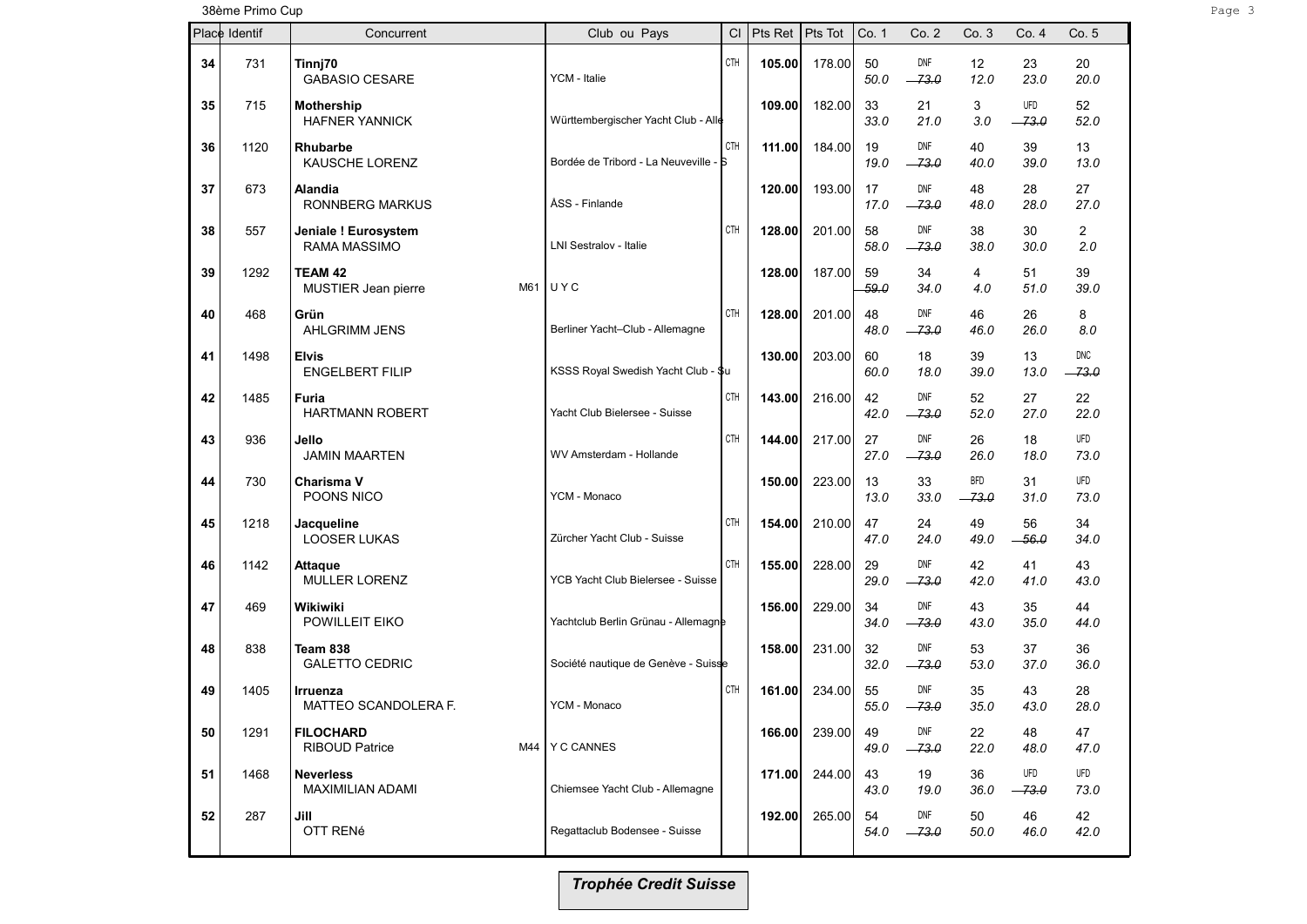38ème Primo Cup Page 4 and 2012 and 2013 and 2014 and 2013 and 2014 and 2013 and 2014 and 2014 and 2014 and 20

|    | Place Identif | Concurrent                                             | Club ou Pays                        | CI         | Pts Ret | Pts Tot | Co. 1              | Co. 2                 | Co. 3              | Co. 4              | Co. 5              |
|----|---------------|--------------------------------------------------------|-------------------------------------|------------|---------|---------|--------------------|-----------------------|--------------------|--------------------|--------------------|
| 53 | 453           | <b>Led Zeppelin</b><br>WINKELHAUSEN CHRISTOPH          | Württembergischer Yacht-Club - Alle |            | 194.00  | 267.00  | 56<br>56.0         | DNF<br>$-73.0$        | 30<br>30.0         | 53<br>53.0         | 55<br>55.0         |
| 54 | 935           | <b>Hollandsch Roem</b><br>DE GRAAF MEES                | Royal Netherlands Yacht Club Muide  |            | 196.00  | 269.00  | 37<br>37.0         | <b>DNF</b><br>$-73.0$ | <b>BFD</b><br>73.0 | 45<br>45.0         | 41<br>41.0         |
| 55 | 941           | WindJill<br>KILCHENMANN PETER                          | Thunersee-Yachtclub - Suisse        |            | 198.00  | 271.00  | 51<br>51.0         | DNF<br>$-73.0$        | 54<br>54.0         | 60<br>60.0         | 33<br>33.0         |
| 56 | 457           | <b>PINK WAVE</b><br>F61<br>RODELATO Anne               | <b>YCM</b>                          | <b>CTH</b> | 205.00  | 278.00  | 52<br>52.0         | DNF<br>$-73.0$        | 55<br>55.0         | 49<br>49.0         | 49<br>49.0         |
| 57 | 1526          | Sea You<br><b>BINDER INGO</b>                          | SVWu - Allemagne                    |            | 208.00  | 281.00  | DNF<br>73.0        | DNF<br>73.0           | 24<br>24.0         | 54<br>54.0         | 57<br>57.0         |
| 58 | 937           | <b>Powder Monkey</b><br>POYNTON IAN                    | Royal Southern YC - Grande-Bretagn  |            | 219.00  | 292.00  | <b>DNF</b><br>73.0 | <b>DNF</b><br>73.0    | 45<br>45.0         | 42<br>42.0         | 59<br>59.0         |
| 59 | 24            | Superbüsi<br><b>KUNZ ROLAND</b>                        | Yacht Club Luzern - Suisse          |            | 225.00  | 298.00  | 6<br>6.0           | DNF<br>$-73.0$        | <b>DNC</b><br>73.0 | <b>DNC</b><br>73.0 | <b>DNC</b><br>73.0 |
| 60 | 656           | <b>SOAP WITH CAMEL</b><br>M68<br><b>MAIANO Herve</b>   | <b>YCM</b>                          |            | 225.00  | 298.00  | 53<br>53.0         | <b>DNF</b><br>$-73.0$ | 47<br>47.0         | 65<br>65.0         | 60<br>60.0         |
| 61 | 147           | <b>CONFLUENCE TICK</b><br><b>COINON ANTOINE</b>        | SNM - France                        |            | 229.00  | 302.00  | 61<br>61.0         | DNF<br>$-73.0$        | <b>BFD</b><br>73.0 | 47<br>47.0         | 48<br>48.0         |
| 62 | 1473          | <b>CONFLUENCE TACK</b><br><b>PRIME Romain</b><br>M86   | S. N. M.                            |            | 231.00  | 304.00  | 40<br>40.0         | <b>DNF</b><br>$-73.0$ | DNF<br>73.0        | DNS<br>73.0        | 45<br>45.0         |
| 63 | 70            | <b>LEVANTE</b><br><b>CHOQUET Mathieu</b><br>M03        | <b>YCM</b>                          |            | 233.00  | 306.00  | DNF<br>-73.0       | DNF<br>73.0           | 59<br>59.0         | 50<br>50.0         | 51<br>51.0         |
| 64 | 1472          | <b>JGATOR</b><br><b>MORIEUL Bernard</b><br>M46         | U.N.M.                              | CTH        | 236.00  | 309.00  | 62<br>62.0         | DNF<br>$-73.0$        | 58<br>58.0         | 62<br>62.0         | 54<br>54.0         |
| 65 | 1620          | <b>ZERO</b><br><b>BUDDE Adrian</b><br>M89              | <b>YCM</b>                          |            | 239.00  | 312.00  | 57<br>57.0         | DNF<br>$-73.0$        | 60<br>60.0         | 57<br>57.0         | 65<br>65.0         |
| 66 | 1060          | Jim<br><b>CORBELLI RUEDI</b>                           | Segelclub Enge - Suisse             | CTH        | 241.00  | 314.00  | DNF<br>73.0        | <b>DNF</b><br>73.0    | 57<br>57.0         | 61<br>61.0         | 50<br>50.0         |
| 67 | 874           | Sitaara<br><b>GEISWEID ANDREAS</b>                     | BYC - Allemagne                     |            | 252.00  | 325.00  | DNF<br>-73.0       | <b>DNF</b><br>73.0    | 63<br>63.0         | 52<br>52.0         | 64<br>64.0         |
| 68 | 5             | <b>SIROCCO</b><br><b>SHOUTEN Didier</b><br>M05         | <b>YCM</b>                          |            | 254.00  | 327.00  | DNF<br>73.0        | <b>DNF</b><br>73.0    | 56<br>56.0         | 64<br>64.0         | 61<br>61.0         |
| 69 | 114           | <b>JUMPAROUND</b><br><b>BONAVITA Philippe</b>          | $M75$ U.N.M.                        |            | 254.00  | 327.00  | DNF<br>-73.0       | <b>DNF</b><br>73.0    | 61<br>61.0         | 58<br>58.0         | 62<br>62.0         |
| 70 | 711           | <b>CE COQUIN D'ARTHUR</b><br>M70<br><b>BREAUD Jean</b> | <b>YCM</b>                          |            | 257.00  | 330.00  | DNF<br>-73.0       | DNF<br>73.0           | 62<br>62.0         | 59<br>59.0         | 63<br>63.0         |
| 71 | 460           | <b>LIBECCIO</b><br><b>ASSCHER MATTEO</b>               | YCM - Monaco                        |            | 267.00  | 340.00  | <b>DNF</b><br>73.0 | DNF<br>73.0           | <b>BFD</b><br>73.0 | 63<br>63.0         | 58<br>58.0         |